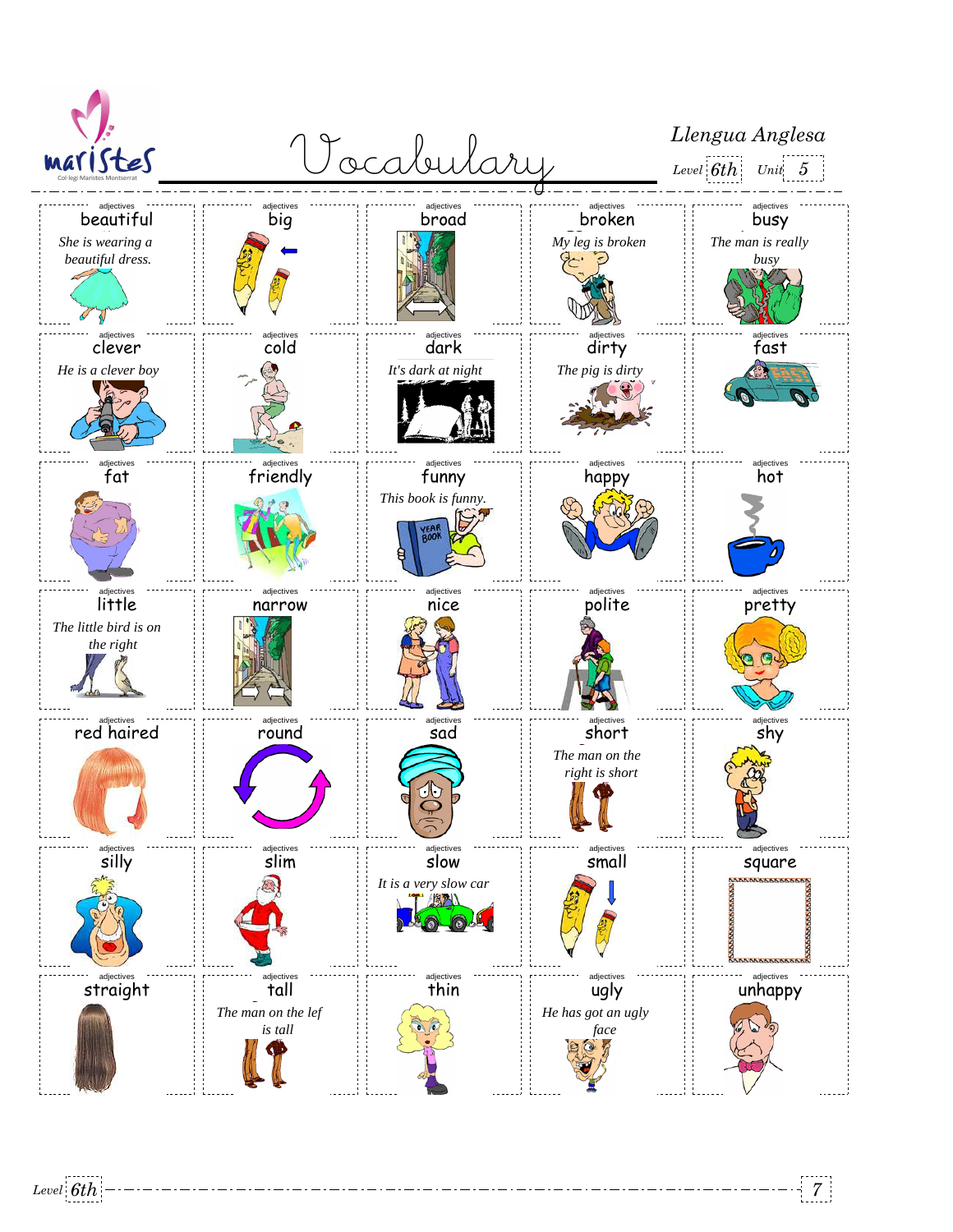

*Level 6th 7*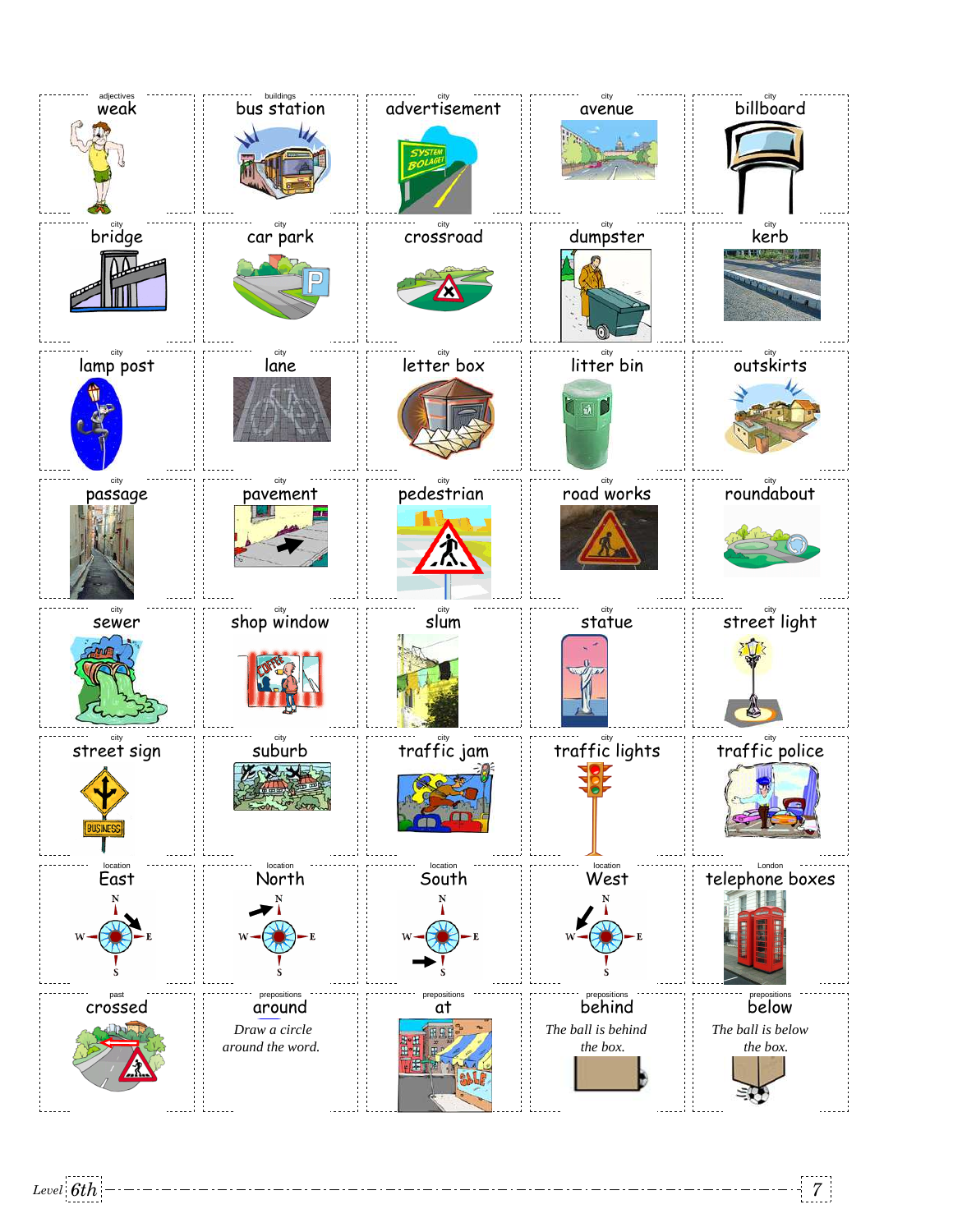